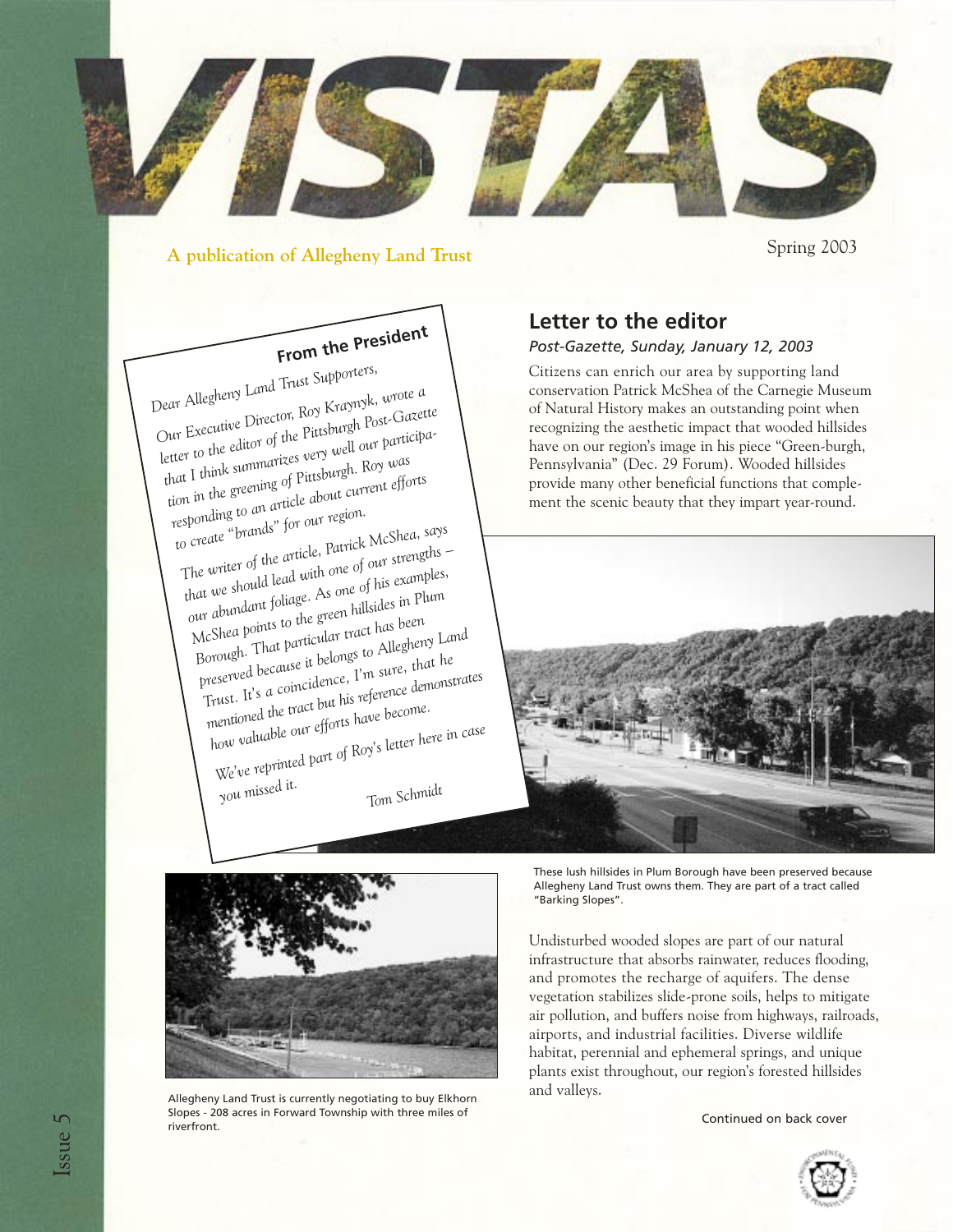

# **Grants get New Year off to Great Start**

*Allegheny Land Trust celebrates the new year by announcing receipt of \$745,000 in grants for land acquisition.*

#### **Grant to buy 100 acres in Little Sewickley Creek Watershed**

A \$600,000 matching grant from the Pennsylvania Department of Conservation and Natural Resources will be used to buy 100 acres of biologically significant land in the Little Sewickley Creek Watershed. The property borders the Sewickley Hills municipal park and includes trails used by the Sewickley Hunt and others.

Purchase of the property by Allegheny Land Trust will ensure that it remains open space to be enjoyed for generations. "This property is an extraordinary example of the scenic and biologically rich western Pennsylvania landscape," states Trust President, Thomas M. Schmidt.

The McCargo family has donated one-half of the land's appraised market value as their contribution to the project. This is equal to \$2 million. Allegheny Land Trust must raise another \$1.4 million to match the grant from Pennsylvania. "We are excited to be working towards the mutual goal of conserving the land with Allegheny Land Trust," states Tom McCargo.

The Little Sewickley Creek Watershed is one of several areas within Allegheny County that have been identified as a Biological Diversity Area (BDA), one of the highest designations a natural area can receive. A BDA can contain numerous, and occasionally rare, plants or animals that depend on unique, fragile and vanishing habitats.



Some of the 100 acres on the McCargo family property



#### **Revolving conservation fund**

A \$145,000 grant from The Pittsburgh Foundation will establish the Trust's first Regional Revolving Conservation Fund. The Fund will provide necessary liquidity and enable the Trust to accelerate our land acquisition efforts.

For projects to be eligible, the land will need to meet certain natural criteria and a plan to restore the Fund will need to be in place.

Thanks to DCNR and The Pittsburgh Foundation for their vision and support of local land conservation.

The Regional Revolving Conservation Fund will help conserve land such as this

# **Watch for survey in the mail**

We simply want to be the most effective organization that we possibly can and would like to hear your comments and suggestions. Keep an eye out for our survey coming soon in the mail and online.

# **Membership Signup on Website**

By the time you read this newsletter, you should be able to apply for Allegheny Land Trust membership using an on-line form on our website. Go to –

# *www.alleghenylandtrust.org*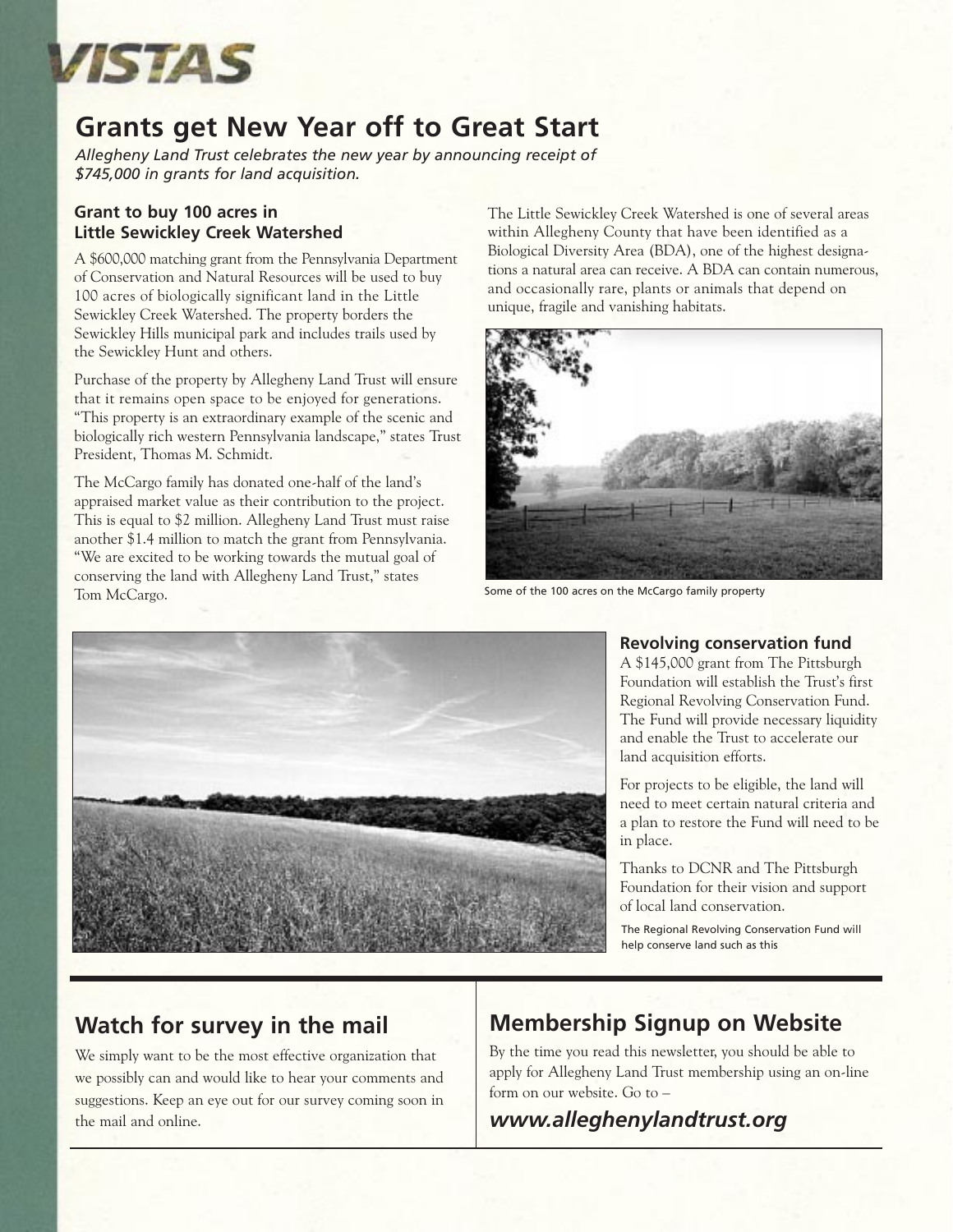

## **Membership Grows by 25% in 2002**

Last year our membership increased by 25% and members contributed over \$30,000 that enabled us to raise the larger grants you've been reading about in VISTAS. However, these funds are not eligible for operating expenses such as printing, postage, salaries, or rent, which remain very low.

Only 9.6% of our total annual budget is for operating expenses. Please use the enclosed envelope to join or renew your membership. Be a part of the legacy! THANKS!

#### **Cost for Fundraising Less Than 1% of Total Budget**

Allegheny Land Trust raised \$1,012,446 during the fiscal year ending June 30, 2002. Our operating expenses are about 9.6% of the total budget. Fundraising is 6% of the operating budget and less than 1% of the total budget.



A copy of official registration and financial information for the Allegheny Land Trust may be obtained from the PA Dept. of State buy calling toll free, within PA, 1-800-732-0999. Registration does not imply endorsement.

#### **Check Allegheny Land Trust's Website for …**

**THANKS to Bob Purdy for managing the website.**

- •Activities and programs
- •Announcements
- •Schedules
- •Cancellations
- •News articles
- •Contact information and board of directors
- •Photos of conservation areas
- •Past issues of VISTAS
- •Membership application form

# *www.alleghenylandtrust.org*

# *2nd Annual Bluegrass for Green Space Music Festival Save the Date*

Here are some of the 300 people who attended last year's festival, which raised \$10,000. Audio clips from the festival are on our website.



# **Trust to Increase Staff**

Board member Sigo Falk and Executive Director Roy Kraynyk spent the month of February meeting with several foundations to seek funding to increase staff.

Our goal is to become a self-sustaining organization by 2006 that doesn't rely on annual foundation support for operations. But we need additional staff to increase our capacity to implement new programs and projects.

"We have a great track record of success. We just needed to take our show on the road and tell people our story," comments Mr. Falk. "The initial feedback from several of the foundations is promising."

We are seeking a Membership/Development Director whose primary responsibility will be to grow our membership, create and implement special events such as the Bluegrass for Green Space music festival, and increase the Trust's profile. The job description is posted on our website **alleghenylandtrust.org.** Or call the office for more information.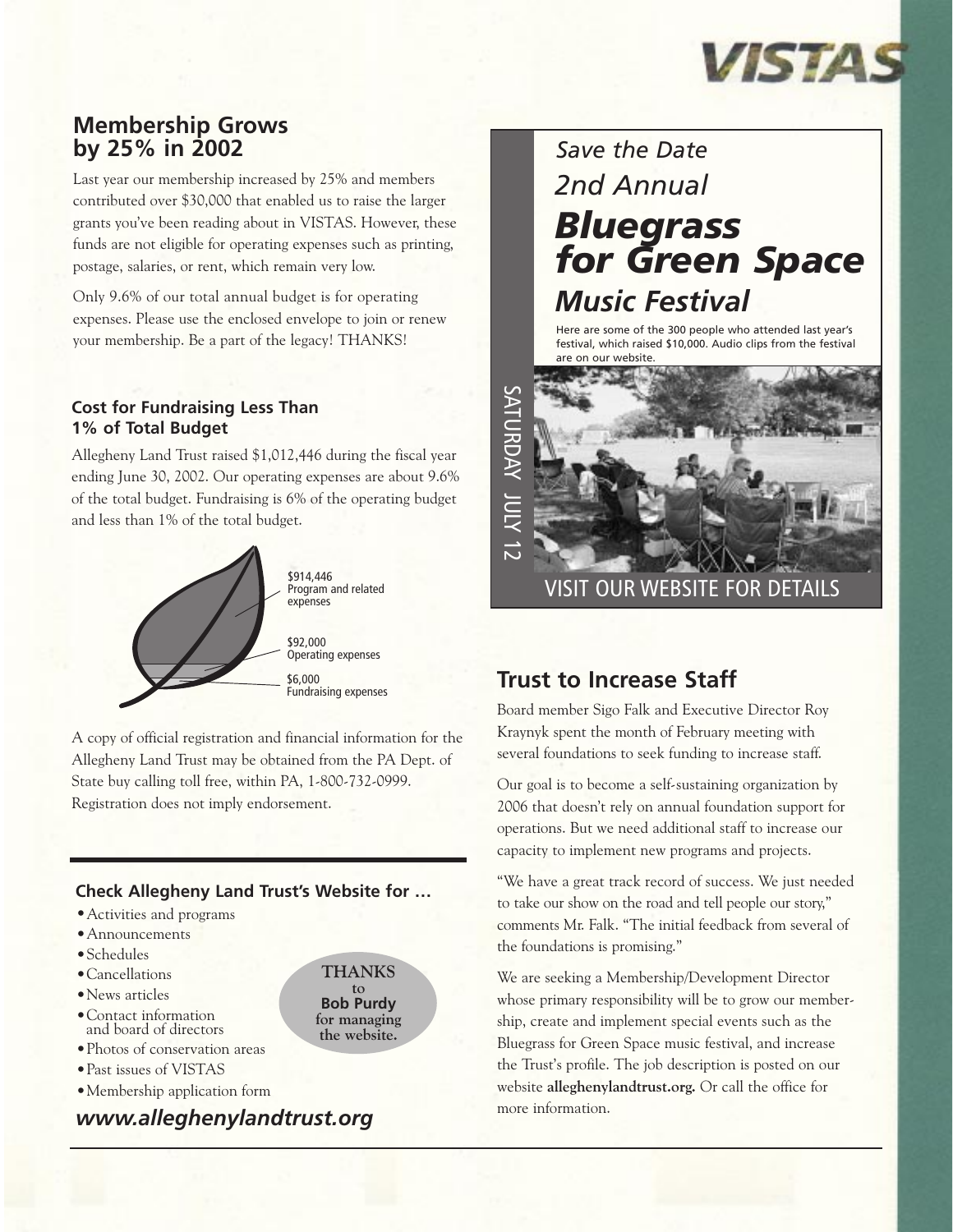



Wingfield's old clubhouse is being used for fire department training before being demolished.

## **USC VFD using Wingfield Pines buildings for training**

After more than a year exploring ways to reuse the bathhouse and clubhouse at Wingfield Pines, the Board has decided to demolish them and fill the pool. The buildings have rapidly deteriorated and distract from the otherwise beautiful scenery.

Before being demolished, the buildings are being used by the Upper St. Clair Volunteer Fire Department for search and rescue drills and other training.

Fire Chief Ray Tomnay expressed appreciation: "We rarely get the chance to practice in a real building and these drills can help make the difference in saving someone's life. Our sincere thanks to Allegheny Land Trust for permitting us to use the buildings."

Jack Ubinger, Allegheny Land Trust Director and chair of the committee working on Wingfield Pines said, "Demolition was our last option. Once we decided to exercise this option we made the offer to the fire department in an effort to help the community in any way we could."

Funding for the demolition is made possible by a grant from the PA Department of Community and Economic Development.

### **Remediation Consultant Chosen for Wingfield Pines**

# **First Wingfield Pines Ice Skating Party a Great Success**

*By Bob Purdy*

As a full moon rose over the trees and a warm, crackling fire blazed, more than two dozen hearty skaters took to the frozen ponds at Winfield Pines on one of the coldest nights this winter. The skating party, sponsored by Allegheny



Land Trust at the Trust's Wingfield Pines property, drew skaters, young and not-so-young, from all over Allegheny County.

The youngsters took to the ice like penguins. Some adults who hadn't skated in decades found they still had the knack and were soon doing circles and figure eights, while others were just happy to remain upright. When not skating, everyone gathered by the fire to toast marshmallows, drink hot mulled cider, and enjoy great conversation.

**What a magical evening!**

# *Reflections of a*

*Non-Iceskater* … what a great idea and wonderful time I had, even if I didn't skate. I will remember that evening for a long long time. It took me back years to times long gone, when I did skate. I grew up in the country and that was the kind of thing we did when I was a child. I<br>KNOW you made many fond memories for<br>those kids that were there. KNOW you made many fond memories for

KNOW you may<br>those kids that were there.<br>The property has such great potential and we<br>The property has gaint of what goes on there will be glad to be a part of what goes on there. It is a great place to visit and walk and observe the quietness that can surround you

there. bserve comes<br>here.<br>Thanks again for a great evening under the<br>

winter moon.

*Nancy Page*

Hedin Environmental, a leading consultant in AMD (abandoned mine drainage) remediation, was selected to design a passive treatment system for the mine drainage at Wingfield Pines.

Allegheny Land Trust has a \$45,000 Growing Greener grant from DEP (Pennsylvania Department of Environmental Protection) to fund the design, which will recover up to 43 tons per year of iron oxide now impairing the water quality of Chartiers Creek.

To implement the design, Allegheny Land Trust plans to seek funding from state and possibly federal sources.